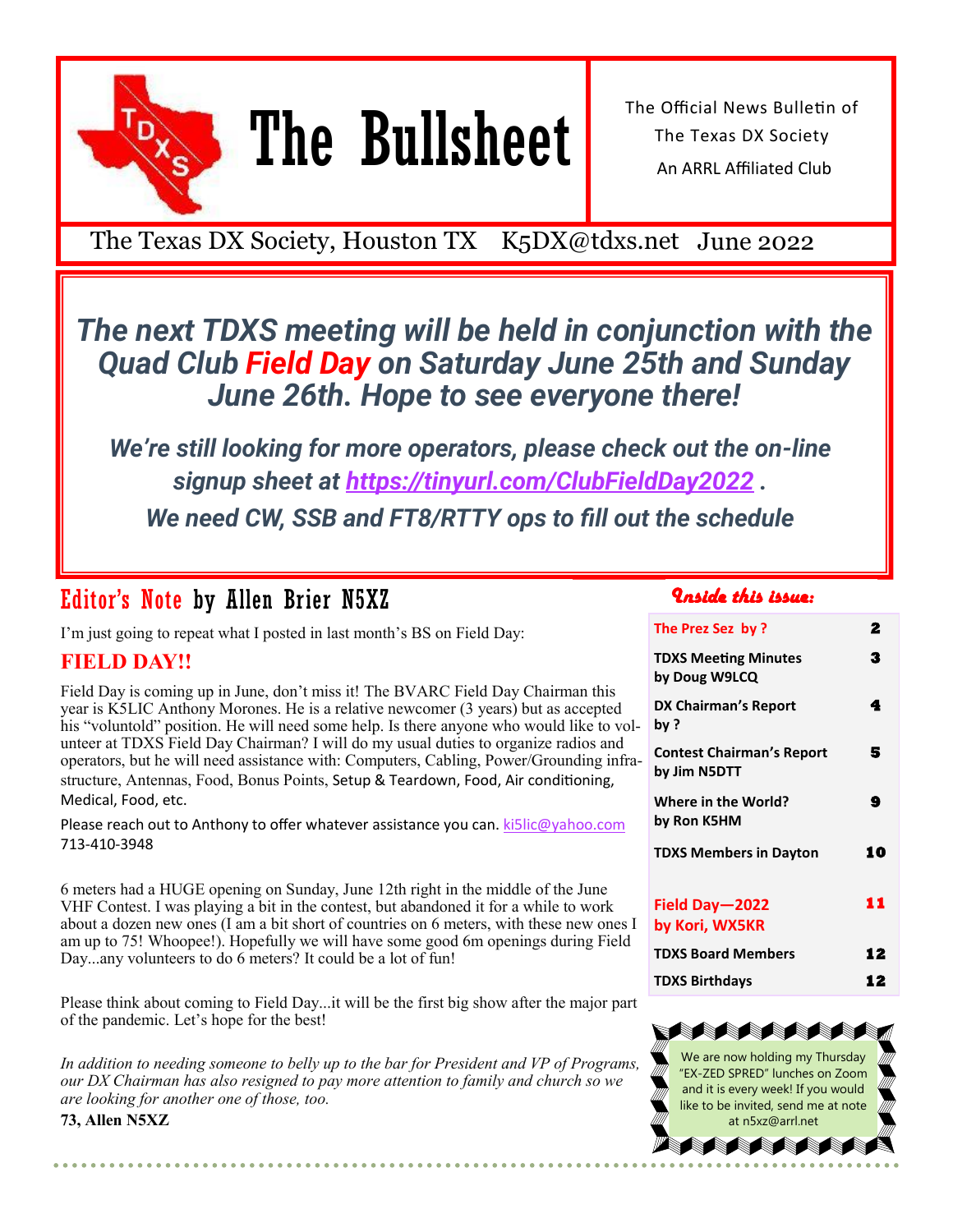The Prez Sez by ???????

We are still looking for someone to step of to be TDXS president...how about you?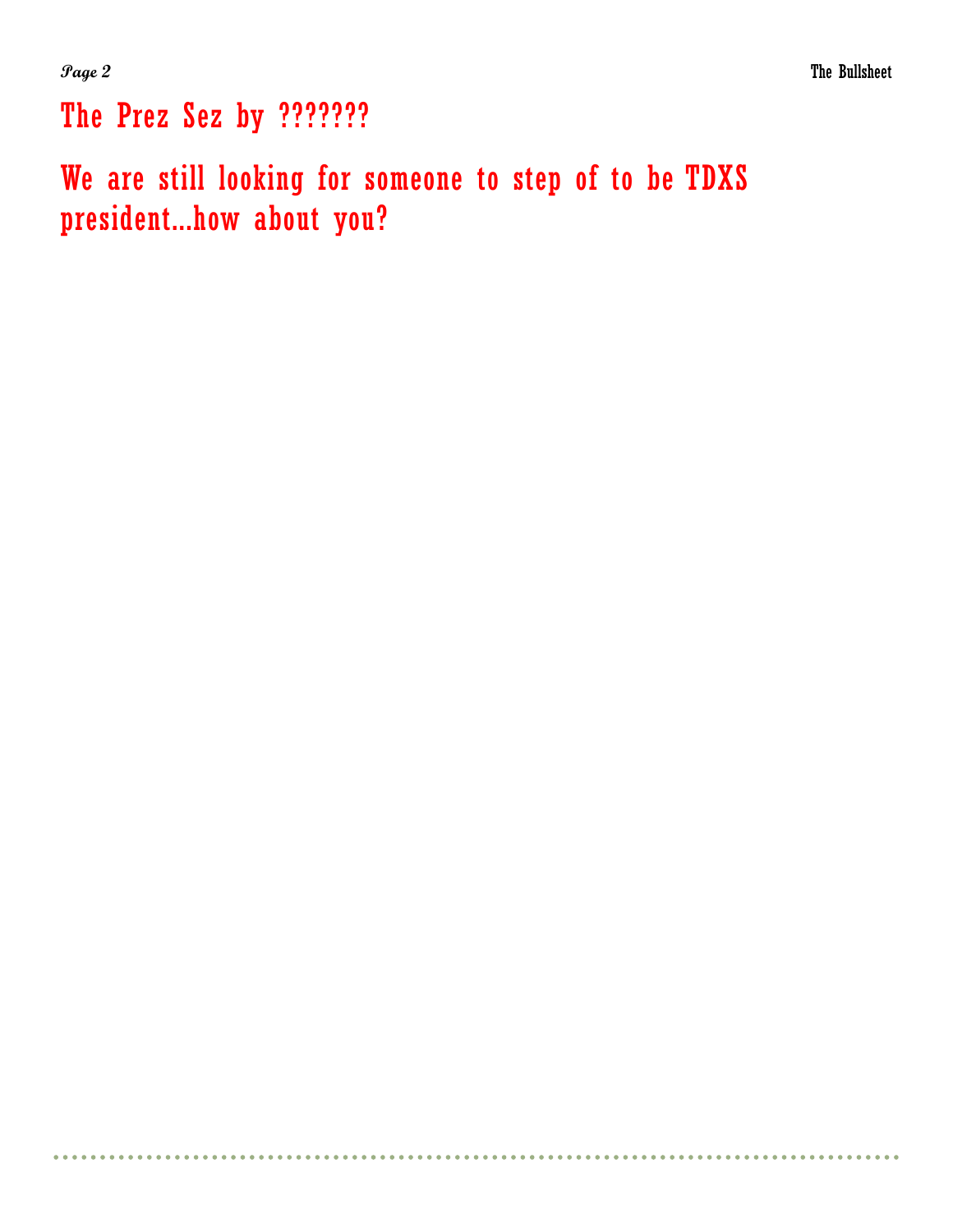## TDXS Meeting Minutes by Doug Seyler WB5TKI

**Date**: May 26, 2021 **Location**: ZOOM Virtual Meeting

The May TDXS Meeting was held, as usual, via ZOOM Video conferencing. There were 14 participants: Doug W9LCQ, Scott K5DD, Allen N5XZ, Jim N5DTT, Bill K9HZ, Dan W0CN, Larry KB5PNU, Dale KG5U, Dan KS5V, Kim K5TU, Mike N5MT, Nizar K0NM, Keith NM5G, Rick W5RH.

### **Agenda:**

New Members in May – #244 - Philippe Boucaumont K5BOU, Richmond, TX #245 – Brad Pioveson W9FX, Pharr, TX Active member count – 46 members are current on 2022 dues. Field Day update from Allen Brier N5XZ

Program – William "Bill" Schmidt K9HZ discussed the building of the J68HZ Contest Station on St. Lucia in the eastern Caribbean. The station, which is available for rent, has been used for many high or top ranked DX contest entries. This presentation is an update to the National Contest Journal Jan/Feb 2021 cover article. Check out his J68HZ QRZ page to see the view from the Villa!

The video is available on YouTube at "[Realizing the Contest Station J68HZ](https://www.youtube.com/watch?v=e5n6xLfpv74)"

Submitted June 15, 2022 Doug Seyler W9LCQ TDXS Secretary/Treasurer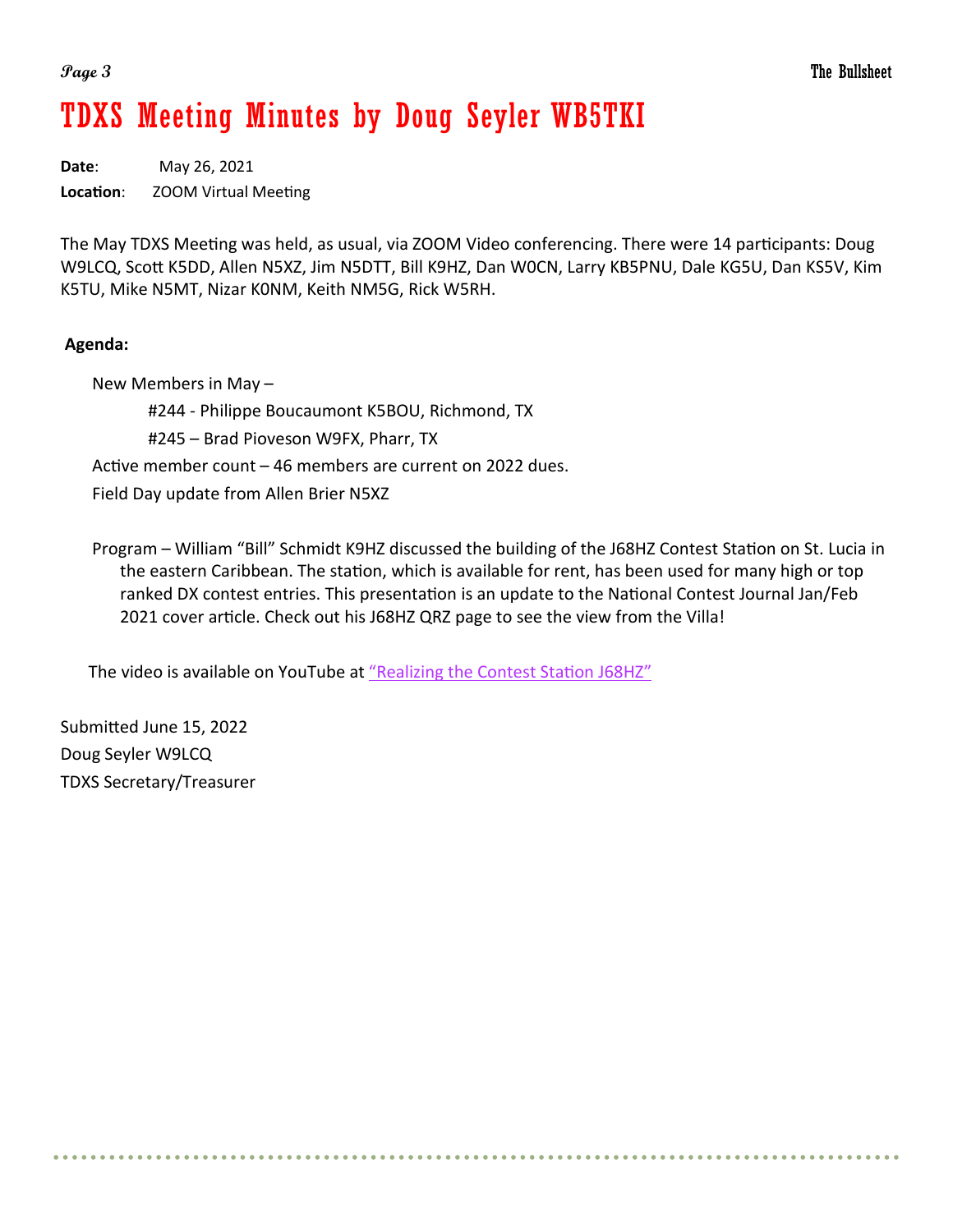## **Page 4** The Bullsheet DX Chairman's Report—OPEN

Looking for a new DX Chairman, any volunteers?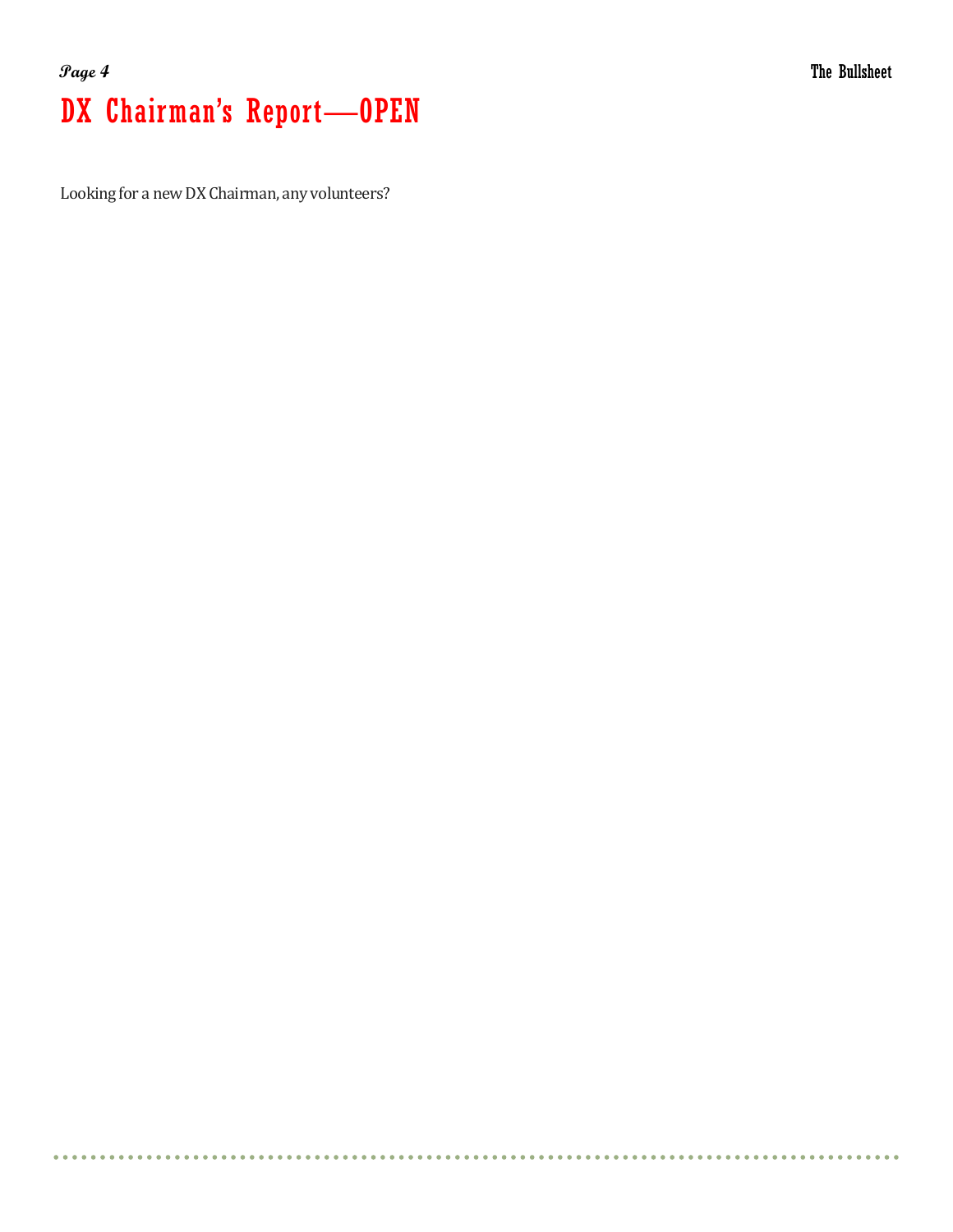As usual, we will start with a summary of major contests coming up in the next two months.

**June**

- 4 10-10 International Open Season PSK Contest Kentucky QSO Party ARRL International Digital Contest
- 11 VK Shires Contest ARRL June VHF Contest
- 18 SMIRK Contest All Asian DX Contest, CW West Virginia QSO Party
- 25 His Majesty King of Spain Contest, SSB ARRL Field Day

### **July**

- 1 RAC Canada Day Contest
- 2 DL-DX RTTY Contest Marconi Memorial HF Contest
- 9 IARU HF World Championship
- 17 North America QSO Party, RTTY CQ Worldwide VHF Contest
- 23 Youth on The Air Contest

TDXS members participated in several contests in May. Here is their score information as reported in the 3830scores.com website.

### **7th Call Area QSO Party 2022 May 7**

| <b>SOCW HP</b> |                   |       |    |              |               |            |            |
|----------------|-------------------|-------|----|--------------|---------------|------------|------------|
| Call           | Remote            | CW Qs |    | Ph Qs Dig Qs | Mults Op Time | Score Club |            |
| AF5J           |                   |       | 75 | 0            | 41            |            | 9,225 TDXS |
|                | <b>SOMixed LP</b> |       |    |              |               |            |            |
| Call           | Remote            | CW Qs |    | Ph Qs Dig Qs | Mults Op Time | Score Club |            |
| N5DTT          |                   | 14    |    |              | 4             | 624        | TDXS       |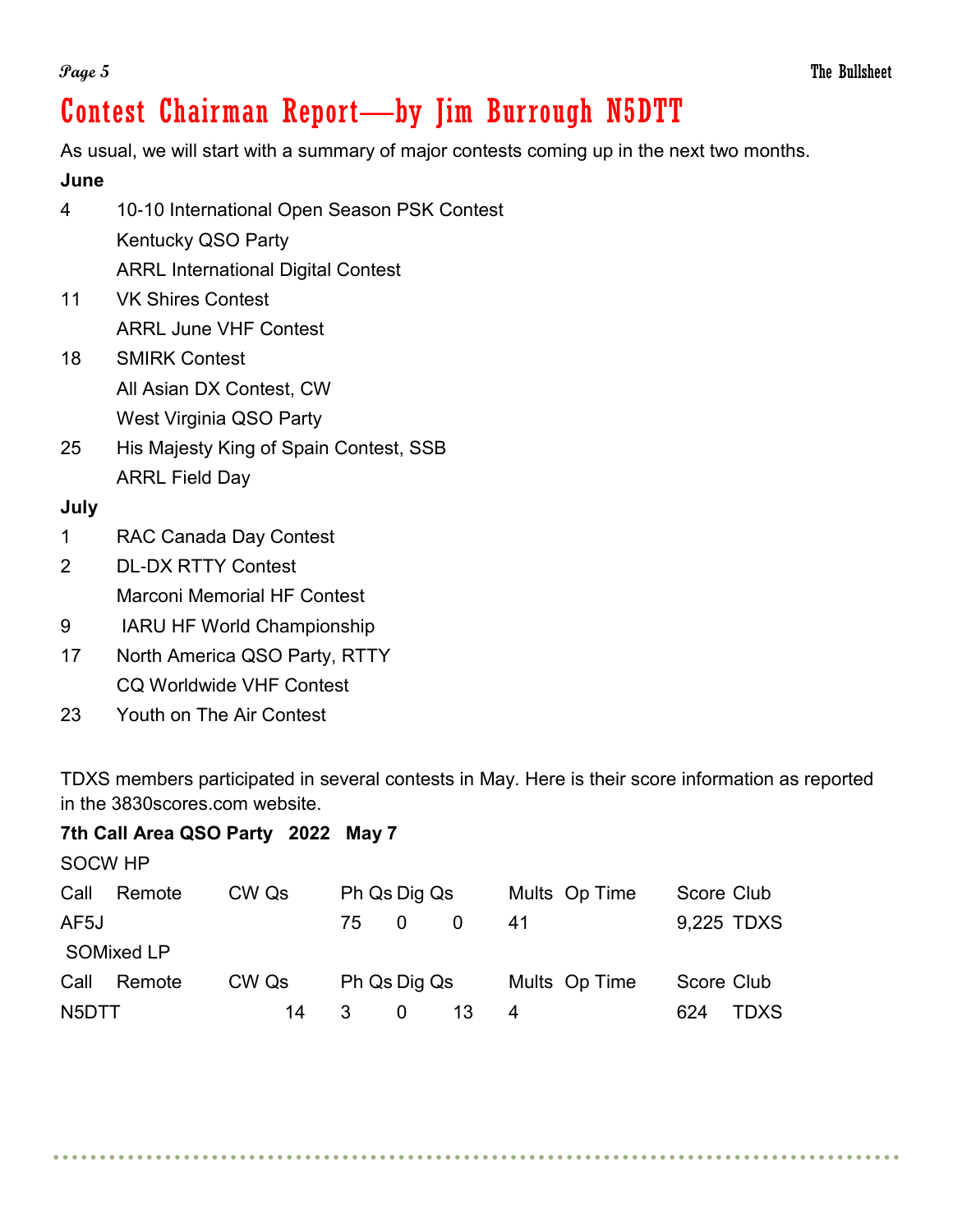**New England QSO Party 2022 May 7**

|       | Single Op HP |                               |   |    |   |            |             |
|-------|--------------|-------------------------------|---|----|---|------------|-------------|
| Call  | Remote       | CW-Dig Qs Ph Qs Mults Op Time |   |    |   | Score Club |             |
| AF5J  |              | 57                            | 0 | 32 |   |            | 3,648 TDXS  |
|       | Single Op LP |                               |   |    |   |            |             |
| Call  | Remote       | CW-Dig Qs Ph Qs Mults Op Time |   |    |   | Score Club |             |
| N5DTT |              | 5                             |   |    | 4 | 40         | <b>TDXS</b> |

### **Delaware QSO Party 2022 May 7**

|      | Single Op HP |                                                                                                                                                                                                                                                                                                            |                                     |  |            |          |
|------|--------------|------------------------------------------------------------------------------------------------------------------------------------------------------------------------------------------------------------------------------------------------------------------------------------------------------------|-------------------------------------|--|------------|----------|
|      | Call Remote  | CW-Dig Qs Ph Qs Mults Op Time                                                                                                                                                                                                                                                                              |                                     |  | Score Club |          |
| AF5J |              | $\mathbf 4$ and $\mathbf 4$ and $\mathbf 4$ and $\mathbf 4$ and $\mathbf 4$ and $\mathbf 4$ and $\mathbf 4$ and $\mathbf 4$ and $\mathbf 4$ and $\mathbf 4$ and $\mathbf 4$ and $\mathbf 4$ and $\mathbf 4$ and $\mathbf 4$ and $\mathbf 4$ and $\mathbf 4$ and $\mathbf 4$ and $\mathbf 4$ and $\mathbf $ | $\begin{matrix} 0 & 1 \end{matrix}$ |  |            | 320 TDXS |

### **Indiana QSO Party 2022 May 7**

| Single Op HP   |          |                |                 |         |                    |
|----------------|----------|----------------|-----------------|---------|--------------------|
| Call<br>Remote | CW Qs    | Ph Qs CW Mults | <b>Ph Mults</b> | Op Time | Score Club         |
| AF5J           | 17       | $\Omega$<br>10 |                 |         | <b>TDXS</b><br>340 |
| Single Op LP   |          |                |                 |         |                    |
| Call<br>Remote | CW Qs    | Ph Qs CW Mults | <b>Ph Mults</b> | Op Time | Score Club         |
| N5DTT          | $\Omega$ | 0              | $\mathcal{P}$   |         | TDXS<br>4          |

### **Canadian Prairies QSO Party 2022 May 14**

Single Op HP Call Remote CW Qs Ph Qs CW Mults Ph Mults Op Time Score Club AF5J 17 0 14 0 238 TDXS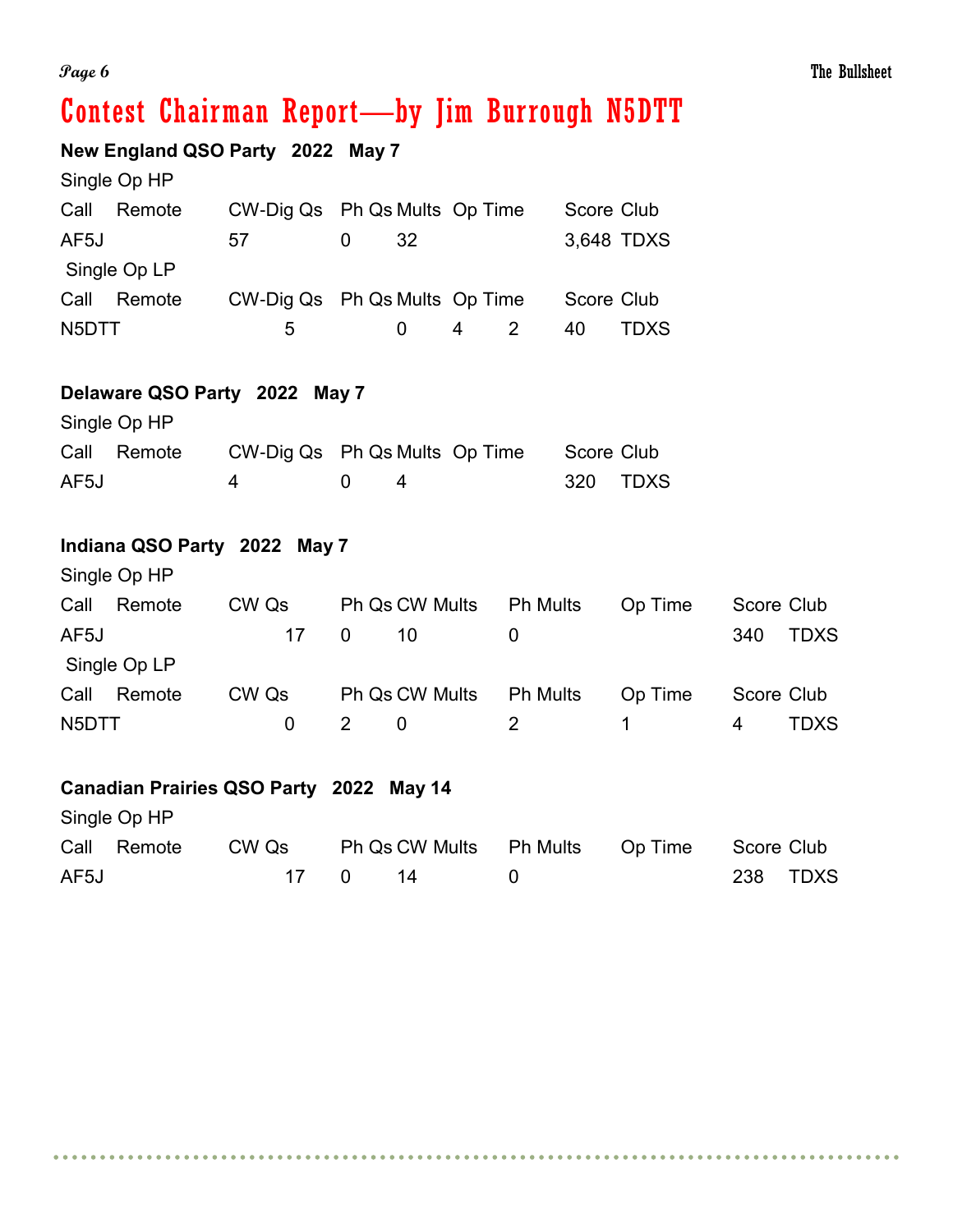## **Arkansas QSO Party 2022 May 21**

|       | Call Remote | CW Qs | Ph Qs Dig Qs |             |  | Mults Op Time Score Club |
|-------|-------------|-------|--------------|-------------|--|--------------------------|
| AF5J  |             |       | 28 0 0 15    |             |  | 820 TDXS                 |
| K5TIA |             |       |              | 30 0 0 14 6 |  | 420 TDXS                 |

### **His Maj. King of Spain Contest, CW 2022 May 21**

| SOAB HP |  |  |
|---------|--|--|
|         |  |  |

|       | Call Remote | QSOs Mults Op Time | Score Club |
|-------|-------------|--------------------|------------|
| W5GCX |             | - 98               | 4,508 TDXS |

### **CQWW WPX Contest, CW 2022 May 28**

M/S Classic HP

| Call           | Remote                    |          | <b>QSOs Prefixes</b> |     | Op Time         |    | Score     | Club        |
|----------------|---------------------------|----------|----------------------|-----|-----------------|----|-----------|-------------|
| KJ5Y x         |                           | 1611 695 |                      |     | 42              |    | 2,472,810 | <b>TDXS</b> |
| <b>SOAB HP</b> |                           |          |                      |     |                 |    |           |             |
| Call           | Remote                    |          | <b>QSOs Prefixes</b> |     | Op Time         |    | Score     | Club        |
| K5TIA          |                           | 675      | 414                  |     | 24              |    | 630,936   | <b>TDXS</b> |
| AF5J           |                           | 240      | 179                  |     | 21:42           |    | 83,235    | <b>TDXS</b> |
|                | <b>SOAB Unassisted HP</b> |          |                      |     |                 |    |           |             |
| Call           | Remote                    |          | <b>QSOs Prefixes</b> |     | Op Time         |    | Score     | Club        |
|                | NU5A(K5GN)                |          | 2BSIQ3654 1007       |     |                 | 36 | 8,427,583 | <b>TDXS</b> |
| <b>KØNM</b>    |                           |          | 545                  | 318 |                 | 16 | 355,842   | <b>TDXS</b> |
|                | <b>SOAB TB-Wires HP</b>   |          |                      |     |                 |    |           |             |
| Call           | Remote                    |          | <b>QSOs Prefixes</b> |     | Op Time         |    | Score     | Club        |
| K5TIA          |                           | 675      | 414                  |     | 24              |    | 630,936   | <b>TDXS</b> |
| <b>SOABLP</b>  |                           |          |                      |     |                 |    |           |             |
|                | <b>SOAB TB-Wires LP</b>   |          |                      |     |                 |    |           |             |
| Call           | Remote                    |          | <b>QSOs Prefixes</b> |     | Op Time         |    | Score     | Club        |
| K5GQ           |                           | 292      | 640                  |     | 12 <sub>2</sub> |    | 187,131   | <b>TDXS</b> |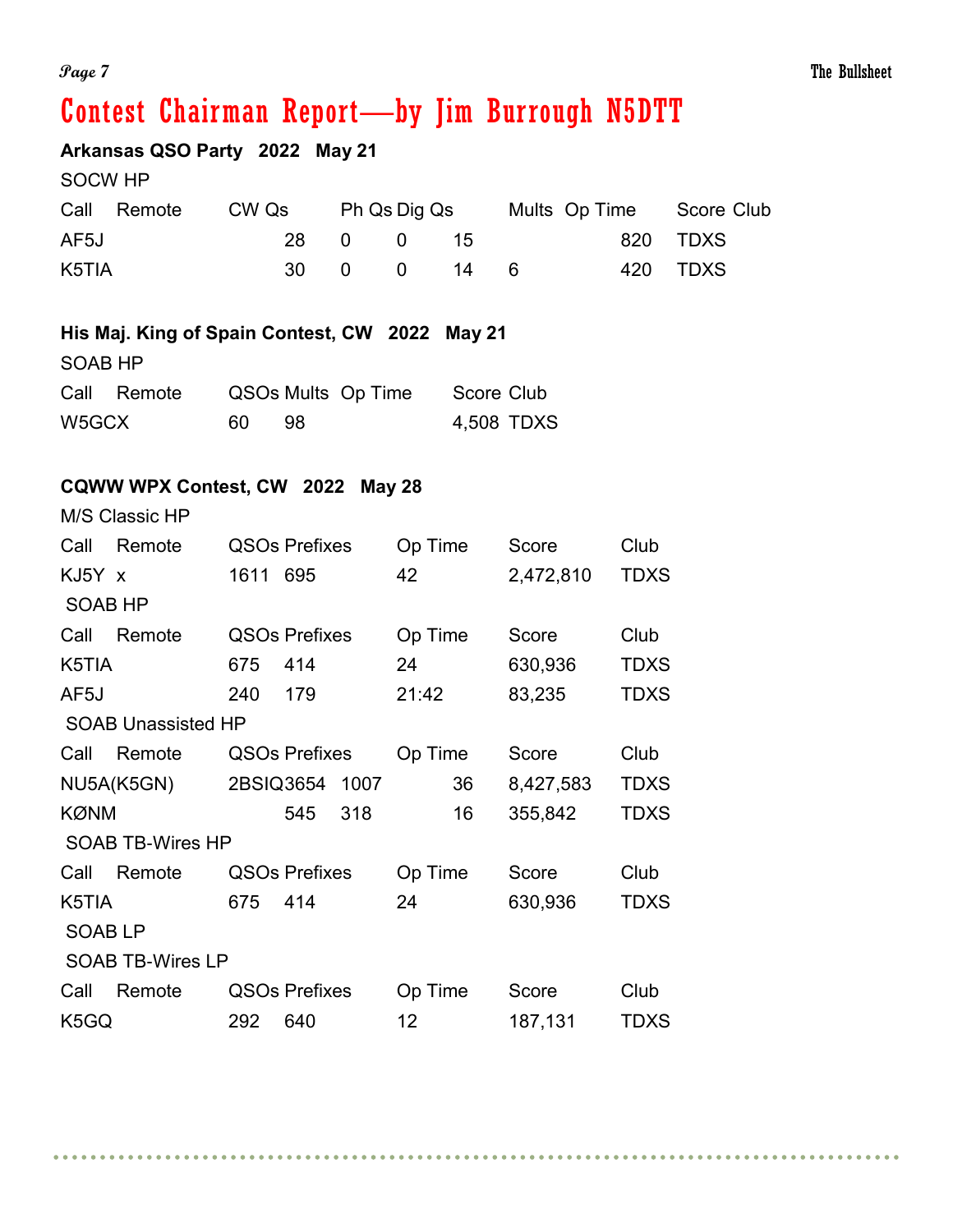It was a great month for contesting and TDXS members should be very proud of themselves.

I am really looking forward to Field Day and getting together with old and new friends. If you have not already signed up for some BIC time, be sure to go to the TDXS website. The sign-up link is right there on the page in a green box. You can't miss it.

One of the major benefits of Field Day, in addition to the good company and great food, is the opportunity to foster interest in contesting. I know my first Field Day with my college friend Hal McLain down at the airport in Rosharon was my first introduction to HF and my first exposure to "the contesting environment". Reserve a spot to be on one of the bands during Field Day and encourage a new ham to sit with you and get an earful of how much fun contesting can be.

See you at Field Day!

Jim, N5DTT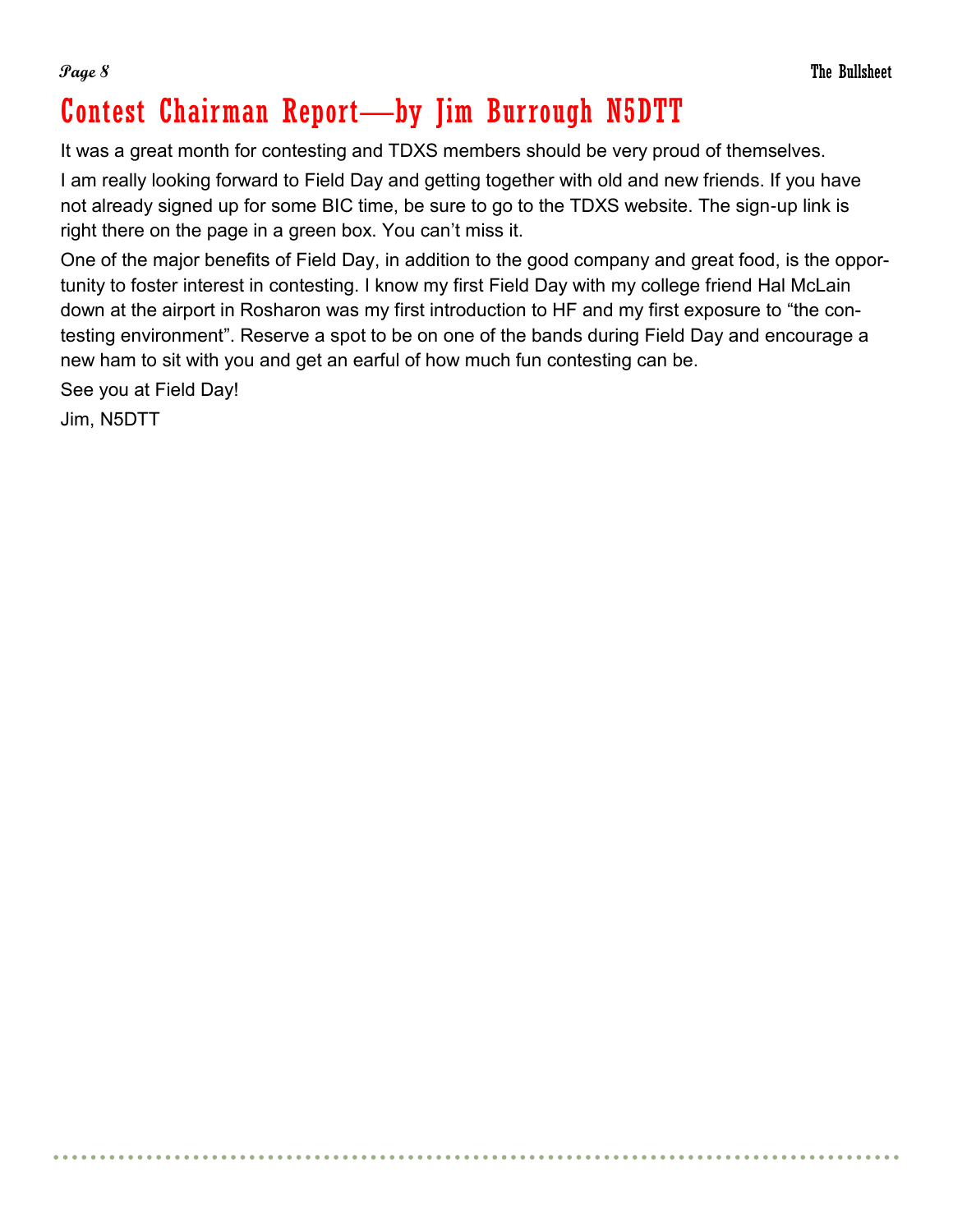## Where in the World—By Ron Litt K5HM

After working an Armenian Special Event station, EK100GM, I was motivated to do some research on this DXCC entity. I had no idea exactly where it is or if was even a country.

Armenia shares borders with Turkey, Georgia and Azerbaijan and claims it was the first nation to formally adopt Christianity (early 4th century).

The station was commemorating 100<sup>th</sup> anniversary of the Armenian Genocide which began in 1915, during World War I in the western portion of Armenia. The Ottoman Empire instituted a policy of forced resettlement coupled with other harsh practices that resulted in at least 1 million Armenian deaths.

Despite periods of autonomy, over the centuries Armenia came under the sway of various empires including the Roman, Byzantine, Arab, Persian, and Ottoman. Armenian leaders remain preoccupied by the long conflict with Azerbaijan over Nagorno-Karabakh, a primarily Armenian-populated region, assigned to Soviet Azerbaijan in the 1920s. The Armenian economy has suffered in its dfe3velopment as a result of the prolonged conflict with Azerbaijan.

Armenia and Azerbaijan began fighting over the area in 1988; the struggle escalated after both countries attained independence from the Soviet Union in 1991. By May 1994, when a cease-fire took hold, ethnic Armenian forces held not only Nagorno-Karabakh but also seven surrounding regions, approximately 14 percent of Azerbaijan's territory.



The capital, Yerevan is the economic and cultural center of Armenia. It presently maintains good relations with almost every country in the world, with two major exceptions, its immediate neighbors Turkey and Azerbaijan. Tensions were running high between Armenians and Azerbaijanis during the final years of the Soviet Union. The Nagorno-Karabakh War dominated the region's politics throughout the 1990s. The border between the two rival countries remains closed up to this day, and a permanent solution for the conflict has not been reached.

The country has a temperate climate with hot summers and cold winters. It is a landlocked mountainous country. Approximately60% of the land is agricultural, Mount Ararat, which was historically part of Armenia, is the highest mountain in the region. Now located in Turkey, but clearly visible in Armenia, it is regarded by the Armenians as a symbol of their land. Because of this, the mountain is present on the Armenian national emblem today.

There are approximately 200 licensed amateurs in Armenia, according to QRZ.com. Armenia ranks 229<sup>th</sup> on the DXCC Most wanted list at on Club Log.

Reporting from the Dark Side, Ron, K5HM

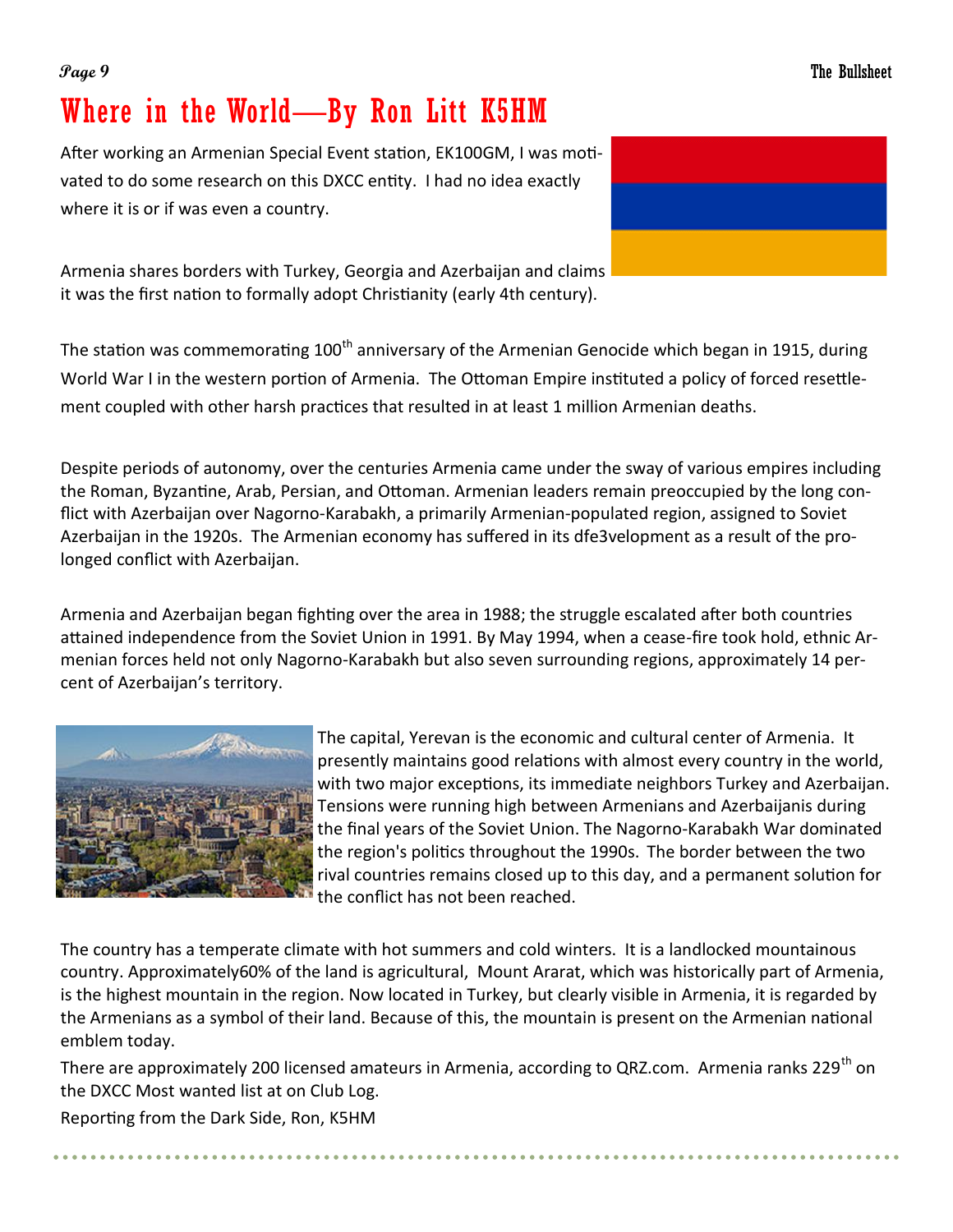## **Page 10** The Bullsheet TDXS Members at Dayton



Left to right: KG5U, K5GN, W5PR, W5MJ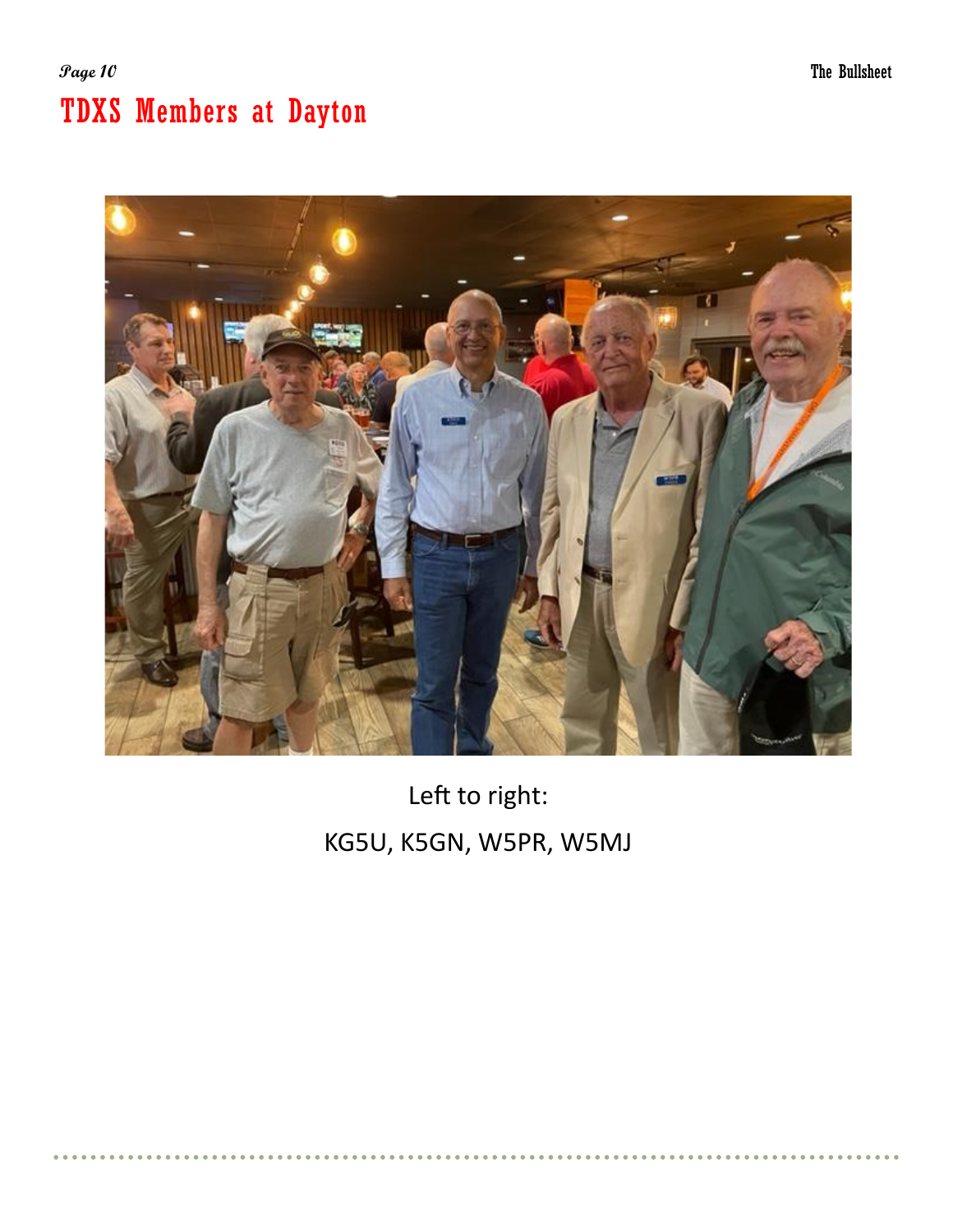## **Page 11** The Bullsheet Field Day 2022 by Kori WX5KR



Duhacsek Park 17034 Old Richmond Rd Sugar Land, TX 77498

June  $25^{\text{th}}$  -  $26^{\text{th}}$   $2022$ (From Saturday at 7am until we wrap up Sunday after-

As you are all likely aware, Field Day is just around the corner! Taking place at Duhacsek Park on June 25th-26th, **BVARC, KARS, TDXS and the University of Houston ARC will be joining forces for ARRL Field Day 2022.** We will be operating as many as 10 stations simultaneously, calling CQ, and racking up contacts. Our goal is to provide a fun and engaging environment for hams of all classes and those without a license to experience various aspects of the exciting hobby of ham radio! There will be food and refreshments as well.

**We are looking for operators** (THAT'S YOU) to run our stations and help out with vari-

ous Bonus Point activities this year. We need many more voice (SSB) operators, but also CW and FT8 operators. Technician class operators CAN run our HF stations using the club call sign, and we will have help there to get you going calling CQ. We are trying to get as many points as possible, and WE NEED YOUR HELP! We would like to get as much coverage of our event as possible and are seeking anyone with connections to news media to contact us.

### **A Few of the Roles Needed:**

Voice mode operators (i.e., Single Sideband) to call CQ and log contacts

- Educators (folks willing to teach one or more short structured lessons on ham radio skills)
- An operator(s) to run the GOTA (Get On The Air) station to advise the new or unlicensed operators with the equipment there
- Social Media promoters (utilize social media to promote the event and post about the activities during the event)

Experienced hams to assist new hams or unlicensed operators using the equipment at the main stations Help setting up equipment (radios, antennas, cabling, etc.) on Friday June  $24<sup>th</sup>$  starting at noon and many more!

We will be announcing an online sign-up sheet for these roles and operating positions soon; keep an eye out for the email or check on BVARC.org for the link. If you have any questions or concerns send them directly to Anthony Morones (W5LIC) at W5LICTX@gmail.com, or Mike Hardwick (N5VCX) at N5VCX@att.net.

Let's get out there and **GET ON THE AIR** to represent Houston area hams this Field Day 2022. We can't wait to see you all out there, 73! **– Kori, WX5KR**

**(Ed: sign-up sheet can be found at [https://tinyurl.com/ClubFieldDay2022\)](https://tinyurl.com/ClubFieldDay2022)**